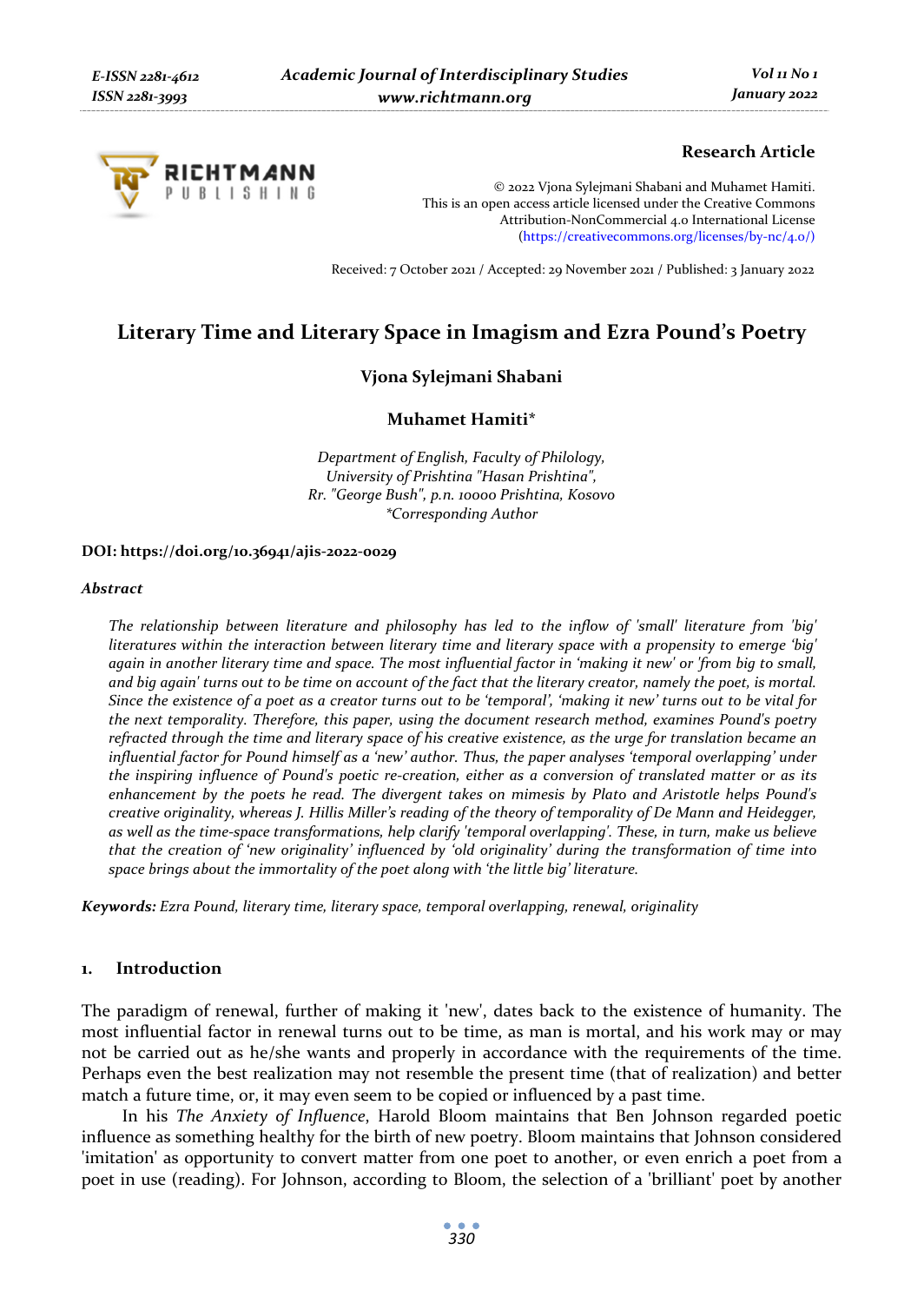new poet, helps him grow and become himself, or even vice-versa, to become like him (the old) so that the copy may easily be misunderstood as 'original' (Bloom, 1997).

Since the existence of a poet as a creator turns out to be 'temporal', making the 'new' turns out to be an inevitable necessity for the next temporality, in which time-frame the existence of his creativity depends, as the creator may not exist anymore. The paper therefore considers Pound's creativity as influenced by the time of his existence as a creator, when translation bids were inevitable, where the wealth of his experience as a translator necessarily turns into an influential factor for Pound himself as a new author. Based on this factor and reading Pound's poetry, the paper analyses 'temporal overlapping' under the inspiring influence of Pound's literary recreation, either as a conversion of translated/read material or as its enrichment/enhancement by the translated/read poet.

The divergent takes on mimesis by Plato and Aristotle help Pound's creative originality, while J. Hillis Miller's (Miller, 2003) reading of the theory of temporality of De Mann and Heidegger, as well as the time-space transformations, help clarify 'temporal overlapping' (Dahlstrom, 1995). These, in turn, lead one to conclude that the creation of 'new originality' influenced by 'old originality' during the transformation of time into space brings about the immortality of the poet along with 'the little big' literature.

The purpose of this study is to probe the original thoughts about the influence of the notion of time in modern poetry, more specifically in the period of Imagism, in the hope of stirring interest in further studies and fresh approaches to this topic.

# **2. Methodology**

This paper draws on modern literary theories as well as on the qualitative research method, namely the method of document analysis. The method of document analysis involves extracting data from existing materials which - in the case of this paper - are vital sources consisting of a body of criticism, scholarly publications, and analyses of other scholars and researchers from which data is extracted in support of the theories relevant to literary time and literary space as well as Ezra Pound's poems which are probed for 'temporal overlapping'. Since in the world of scholarship, the method of document analysis is recognized as the main method by which historians conduct their scholarly research, even contemporary social science scholars see it as an effective tool in their research. Therefore, it seemed reasonable to use this methodology in this research paper as well.

## **3. Theoretical Review**

## *3.1 Time vs Literary Time*

When we consider time as an influential factor in literary creativity, we definitely need to be grounded on certain definitions of time. Referring to the assertion made by J. H. Miller in his bid to build on De Mann's theory, that "every literary narrative is an allegory of temporality unfolded in space" (De Mann, 1969) and referring to Heidegger that the words and figures of temporality transform time into space (Heidegger, 2010), then time in literature should be treated as a unit of measurement for the duration between literary events in the History of Literature. As such, time cannot make sense without the presence of events and without the existence of literary spaces - the literary universe. Literary time is interrelated with the space of literary developments and since it is invisible to the particular author (in this case the poet Pound) it is elaborated by the individual poetic properties of the poet. In this sense, time is an observer of developments in the literary space and depends on the space itself and the developments within it. In other words, absolute time and absolute space do not exist in the creation of literature.

Time in literature is actually related to changes in certain periods which simply represent the change of the literary state. Pound highlights the reference points of his poetic creativity by certain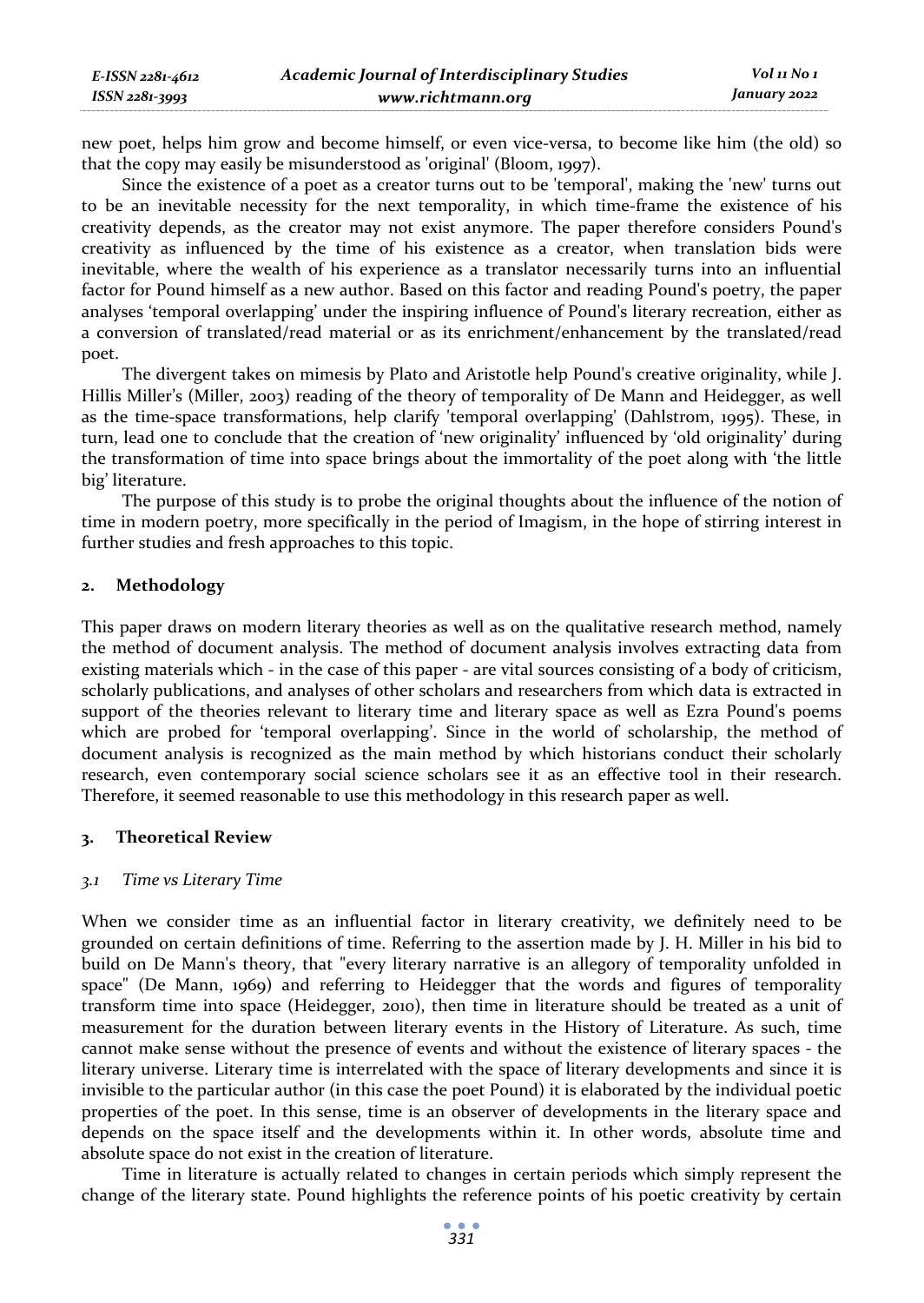literary movements, whether from ancient Greek, Anglo-Saxon, Provencal or Chinese literature. He also knew how to tackle and refresh literature by 'making it new' in view of religious and economic developments in the World.

Tackling Pound's adage of 'make it new', we realize that for Pound time was related to space, serving him as a relative measure to measure them up in each other's developments. However, Pound considered both to be separate in their own right; thus, time and space complemented each other with their own uniqueness. In his view the relations between time and space are in complete agreement with each other, and they are meaningfully consistent with contemporary philosophy for relativistic time.

The Poundian ideology of time and space (in poetic literary developments, that is) which is made manifest especially in the economics of language in the creation of the Poundian verse, brings to light two certain terms: 1. the time of literary space, and 2. the space of literary time. While the former seems to have been completely neglected by modernist poets (Pound himself, too) because it offers more philosophy of scientific interest (including religion), the latter reveals an extraordinary contemporary opportunity full of ideas, concepts and arguments that can be utilized in the philosophy of developments of modern literature.

When Pound uses translation by compounding it with adoption, it makes the scholar wonder about creative re-creation and the philosophical spatial implications that have their origins in a certain period of time. Sometimes, it seems that Pound's re-creation compresses many similarities between old literature and new re-creation (referring to Pound's inspiration from ancient Greek literature – poem "A Girl")

*A Girl* 

*The tree has entered my hands, The sap has ascended my arms, The tree has grown in my breast - Downward, The branches grow out of me, like arms.* 

*Tree you are, Moss you are, You are violets with wind above them. A child - so high - you are, And all this is folly to the world. (Pound).* 

In the poem "A Girl", Pound opted to use separate narratives. The first five-line verse depicts Daphne as a narrator. She further describes her transformation, describing the feeling of the tree entering her hands and growing into her chest. However, Pound composed the second half of the poem from the perspective of a third viewer, perhaps Apollo.

While this poem has a strong foundation in mythology - and Pound clearly composed it with this particular story in mind - there are even more contemporary interpretations because of the implication of the different/separate literary time and literary space. Thus, bringing 'the girl' from the ancient Greece to the 20th century, embedded in the first narrator may be a girl who has just embarked upon the stage of maturity and who details her figurative transformation into a tree, displaying the ferocity of her imagination. The second verse may be from the perspective of an adult, who understands her need to escape into the imagination and dreams, assuring the girl that even if the world sees her imagined transformation to be "stupid", she must not allow herself to be overwhelmed by her creative feelings.

While Pound's poetic modernity with its attendant fiction of 'make it new' could not rely on an effective recreational role to be elaborated, except through adoption, considerable work had to be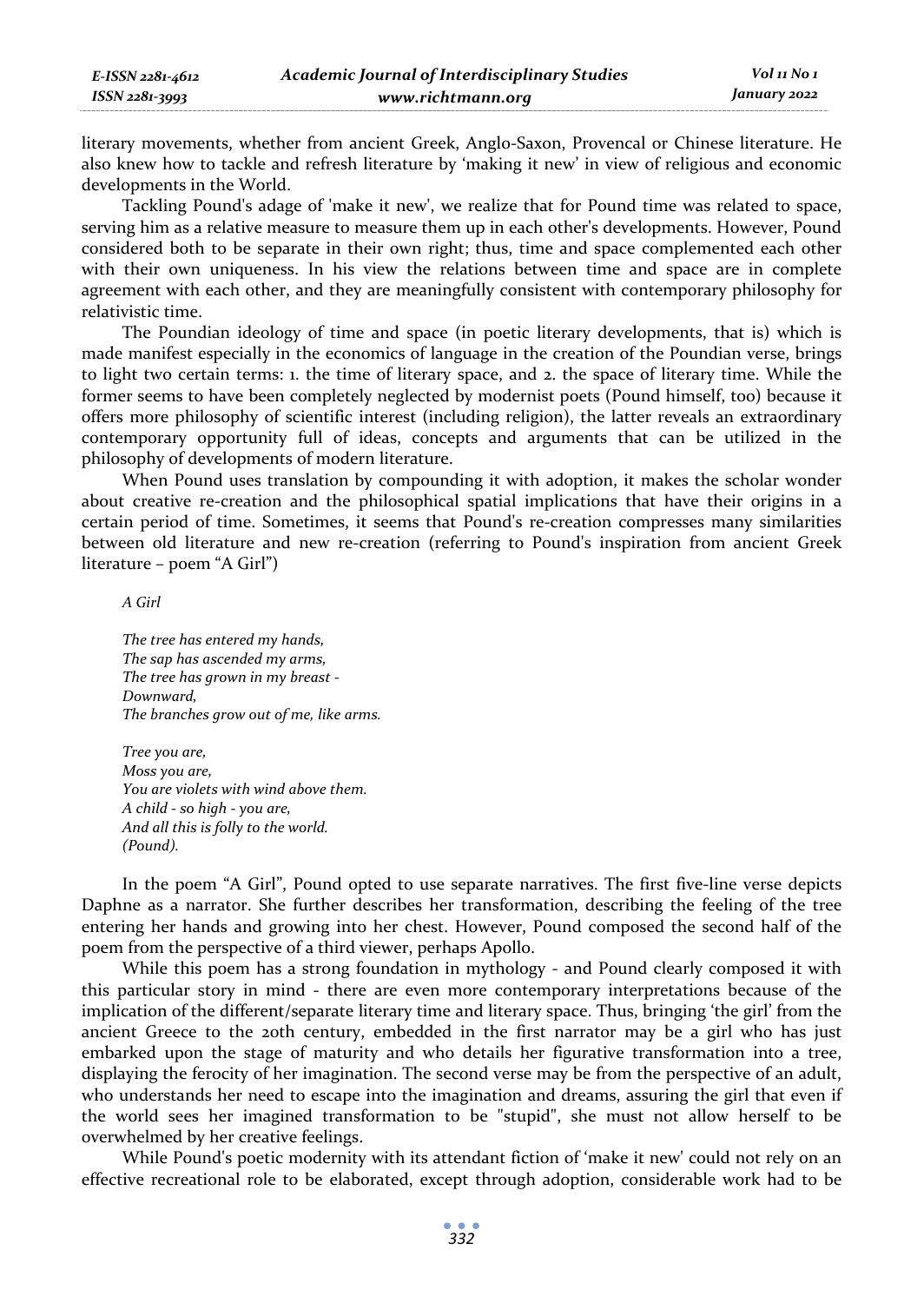done by him to bring forth the given image through his verse.

## *3.2 Pound's Inspirational Resources*

Pound's sources of inspiration in the realization of the 'make it new' were manifold, from Classical literature to Greek and Confucian philosophy. One cannot ignore as inspirational the religious sources through which Pound strove to make sense of the cultural interrelationships between people and languages. James Wood maintains that the relationship between religion (religious belief) and imagination (literary belief) became difficult and took a turn of deterioration during the nineteenth century. He calls this deterioration a break or ruin of the old estate where religion was treated as a claim of divine truths (Wood, 2010). Presumably, Pound drew on that Classical time and literary space to transport them to his literary time and space but still adapting and recreating them in his own style. When it comes to Pound's style, we share Wood's view that religion as a source of inspiration engages us with literary claims while not letting religious claims take place gives clarifications (Sieburth, 2011). Based on these inspiring sources for Pound, we can say that in the economized Pound verse the difference between the concept of the Pound ideology about 'space of literary time' and the influence of the counter-ideology of Greek philosophy about time and space is revealed.

Pound's approach to the interplay between time and space in literary re-creation, namely in Imagism and modern poetry in general, can be presented as follows:



# **Figure 1:** Pound's approach

This approach is quite the opposite of the Greek philosophers' approach, and can be presented as follows:





As a practitioner of the use of 'literary time space', Ezra Pound relies on a methodological approach to time and space as inspiration in his creations. While Pound obeys the truth and sets the truth as the starting point, Greek literary philosophy draws on the pleasure of rediscovering the doctrine of truth by not making the truth the starting point. In other words, Pound uses the research method to make it new by staying independent of certain dogmas and not incorporating them in his creations. The creation of Pound's authorial originality shows that Classical Greek literature was an inspiration to him, but with a speculative approach.

As with the argumentation and reasoning of the methodological approach to the use of 'literary time space', Pound justifies the juxtaposition in his economical verse in the representation of the image.

"In a Station of the Metro" is an illustrative example of the complexity and origins of the effects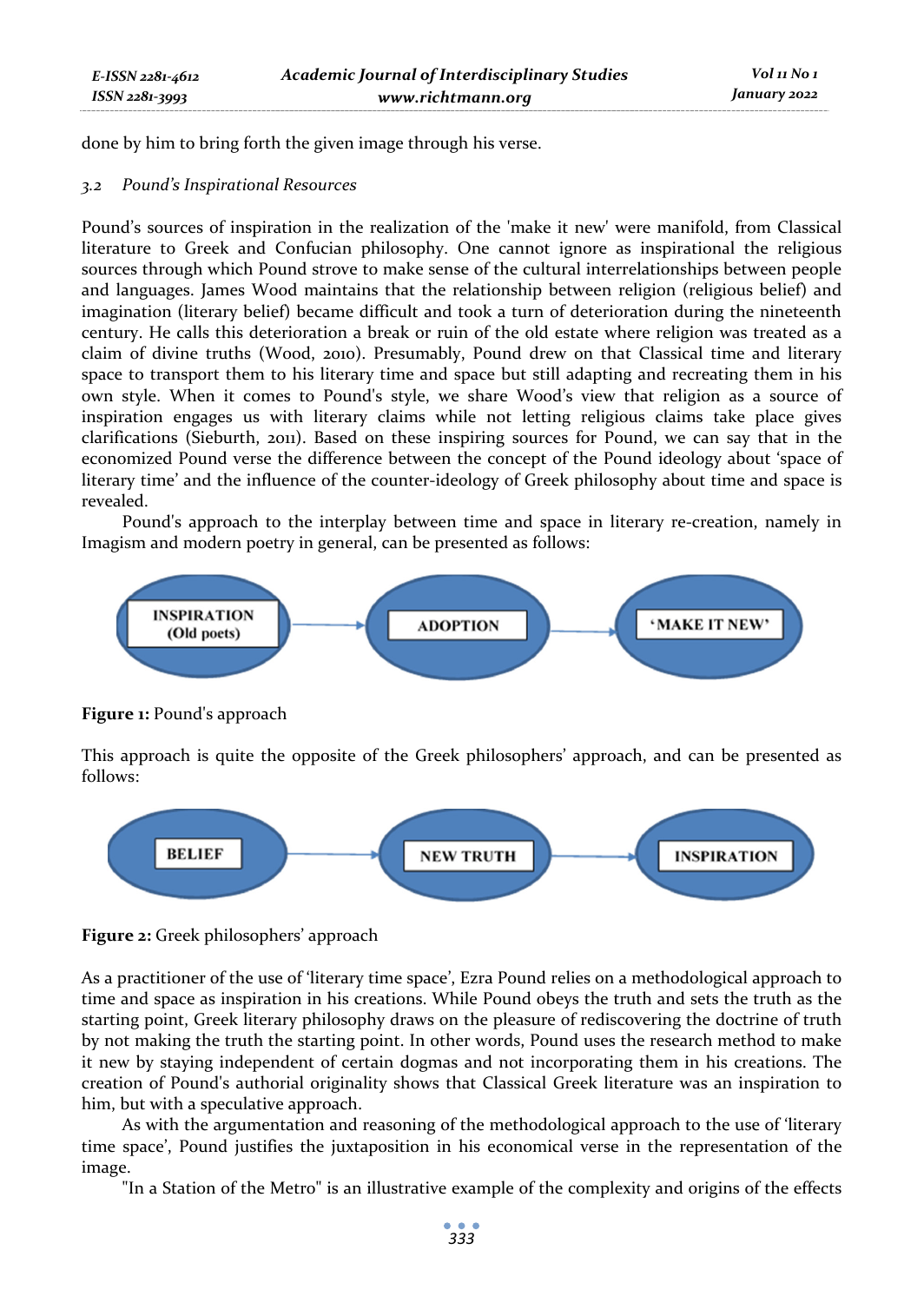of the ideogram method and an explanation of how innovation relies on restoring old material.

*In a Station of the Metro* 

*The apparition of these faces in the crowd: Petals on a wet, black bough. (Pound, 1914).* 

Although Pound does not appear to be concerned with mathematical accuracy in poetry, as he is in economy, poetry does in most cases require accurate semantic calculations in image display when using juxtaposition. This resembles the physical realization of the optical representation of his thought through free verse as a product of Imagism.

# *3.3 Temporal Overlapping in Reference to Mythology*

The interconnection between time and space is not accidental, not insofar as it is the matter and its motion that make this interconnection work. It is precisely this interconnectedness that has prompted us to explore the interconnectedness of Pound's poetic creativity with Plato's dialogues (Plato) and Aristotle's *Metaphysics* (Aristotle, 1908). Our paper does not deal with the philosophy developed between the generations. More specifically, it is not concerned with probing whether Pound was interested in articulating philosophical currents from Classicism. The paper aims at addressing the usage of the past by Ezra Pound not only as an allusion to a world quite different from modernity but also as a signal of the interruption of the past and the connection with the future. The word 'signal' here refers to the display of Pound's intensity in the transformation of his general knowledge into the poetic values of the time. Pound made such a penetration into time through the display of the image.

From here, to better illustrate Classicism's influence on Pound's influence, we can also refer to Czeslaw Milosz's opinion in *Native Realm*: "Poetic discipline is impossible without devotion and wonder, without faith in the infinite layers of being hidden within an apple, man or tree..." (Milosz & Leach, 2002). Here, wonder turns out to be the force that drives the movement of thoughts reproduced by prior reading/translation and takes Pound back to Greek antiquity and Plato's dialogues to be inspired from and recreate with.

In this regard, it is worth citing Eric Voegelin who says that after the deliberation of the issue of 'wonder' by Plato, this issue (wonder/amazement) became the object for other followers, such as Aristotle, who in Metaphysics states that "it is natural that all mankind is curious to know / learn more" (Voegelin, 1974). If Pound through his poetry posited that the connection between time and space is made in 'true relation', then it sounds that aesthetic and political issues through the movement within time and space had to be interconnected by literary art, bringing the image of the past time in the present and giving the present the opportunity to realize the image for the future. For Pound this was a way of writing that avoided all useless ornaments and accurately valued perceptions. Such connection is embodied, literally, in its almost ingrained repetition in/of Greek mythology. Unfortunately, the use of mythology by Pound seems to find interest only among scholars. Thus, this paper makes a humble call for interest in studying some of the links between the repetitions of the effect of 'wonder' from ancient Greek time in his poetry about to represent it in the modern world through a different version.

If we go back to Milosz's view that there was a "sensual insecurity" in poetry and that poetry could not exist "without devotion and amazement, without faith in the infinite layers of being," then the repetition of Greek mythology in Pound's poetry gives us a great courage, displayed with maturity of what we might call the Poundian style.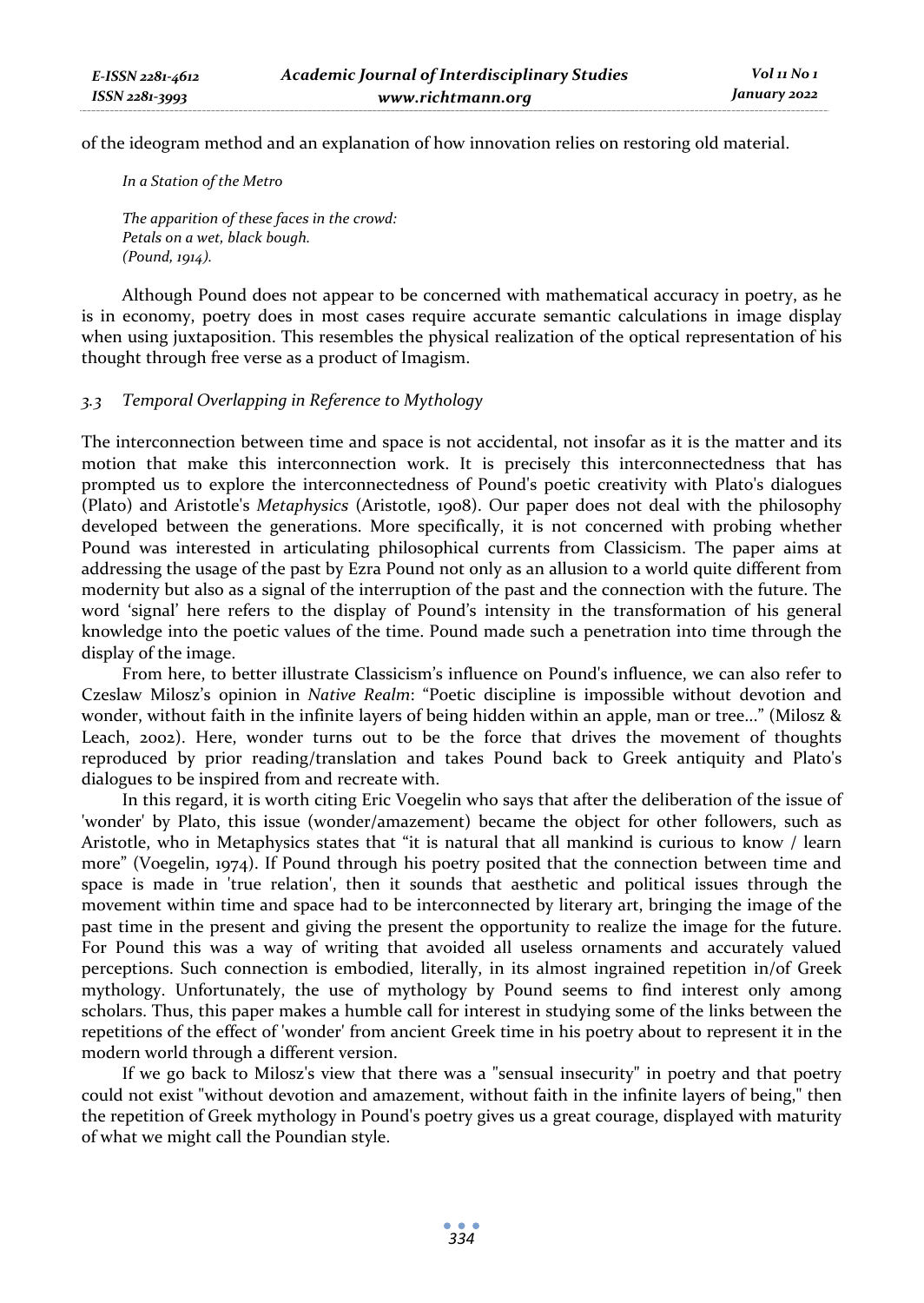| E-ISSN 2281-4612   | <b>Academic Journal of Interdisciplinary Studies</b> | Vol 11 No 1  |
|--------------------|------------------------------------------------------|--------------|
| $ISSN 2281 - 3993$ | www.richtmann.org                                    | January 2022 |

Paraphrasing Longinus<sup>1</sup>, the remake refers to the sublime thought, at the proper coincidence of time, which shines upon the space given by the lightning vivacity. Longinus focuses on figurative language as a flight vehicle to reach the height of sublime and argues that it is not just the writer who is transported by sublimity, but the reader as well.

Once we started with Plato's 'wonder', we can move on to the unravelling of the 'speed of light' invoked by Longinus as a push for Pound to say that 'the intellectual and emotional complex is the moment of time' (Pound, "A Few Dom'ts by an Imagist", 1913). Furthermore, keeping in mind Hugh Kenner's call for "technical hygiene" in Imagism (Kenner, 1971), one should look at how Pound exploited the 'wonder' of Plato and Aristotle, as well as Longinus' 'lightning', in the understanding and treatment of mythology.

By adapting, Pound brings back Greek mythology with a 'stunning lightning' force. We can see this in "Prayer for His Lady's Life" in *Personae* (Pound, 1990) and in "The Return" (Pound, *Ripostes*, 2012). So if we look for a moment at "The Return", we see that Longinus' 'lightning' joins the 'meaning and perception' of the past to reveal it in Pound's present (this can also be found in *Cantos*); while Aristotle's emphasis on 'wonder' is more than clear at the end of this poem ("The Return") with the epigraph illustrating Aristotle's view that when people guess and marvel they seem to be ignorant (in fact, to like mythology you must show maturity and wisdom, because myth is 'wonder', hence in vain Pound was considered insane). Therefore, from this analysis we see that the translation that Pound made of Aristotle out of curiosity and 'fear' for the mythical saint made him (Pound) 'amazed' and we conclude that here the translation had no effect on the remake of the new, but it was the 'amazement' that as a driving force created the movement and displacement of the myth from a past literary time space to a 'present' literary time space, creating 'temporal overlapping' with manifestations of re-creation in a new spontaneous version.

Pound's vision, naturally enough, halts the amazement and most often is obscured when the sight is drawn from nature and metamorphosis, directing it into political structures and economic history. However, clarity remains one of Pound's main principles, as long as we understand it meaning the special 'lightning' - light that illuminates the beautiful details as well as the gestural significance in most Cantos (Cantos I-XVI, of some Cantos written during his fifth decade, and in Pisan Cantos). In *Cantos* (Pound, *The Cantos of Ezra Pound*, 1996), the "infinite layers of being" are obliged to flow through the literary universe through the temporal overlapping produced by wonder, becoming the driving force of the matter to bring back the voices of the past into the voices of the present in re-creation, always in utilization of literary time space, human metamorphosis, beasts and gods from mythology, to create the poet's immortality in another time and space.

## **4. Discussion**

## *4.1 Theory of Originality in Pound's 'Make It New'*

By delving deeper into literary 'facts', even if they derive from myths, we create our own literary 'reality', which may become a fiction to bring something new. However, the construction of literary 'realism' often conflicts with, or is influenced, by literary time and space. Dwelling on this flow of artistic creativity, we continue to invoke certain literary spaces and certain literary times, which we continue to see (them) as we want and as it suits us. Therefore, literary originality depends on the

*<sup>1</sup> Cassius Longinus, born about 210 AD, was a critic, scholar, and teacher of rhetoric in the 3rd century and a friend and teacher of Porphyry, the pupil of Plotinus and author of many literary works. He also earned a reputation as the most famous scholar of his time. According to Longinus, by its nature, the sublime "produced by greatness of soul, imitation, or imagery," cannot be contained in words, and Longinus often refers to its heights as reached by journey, or flight: "For, as if*  instinctively, our soul is uplifted by the true sublime; it takes a proud flight, and is filled with joy and vaunting as though it *had itself produced what it has heard." https://www.poetryfoundation.org/articles/69397/from-on-the-sublime].*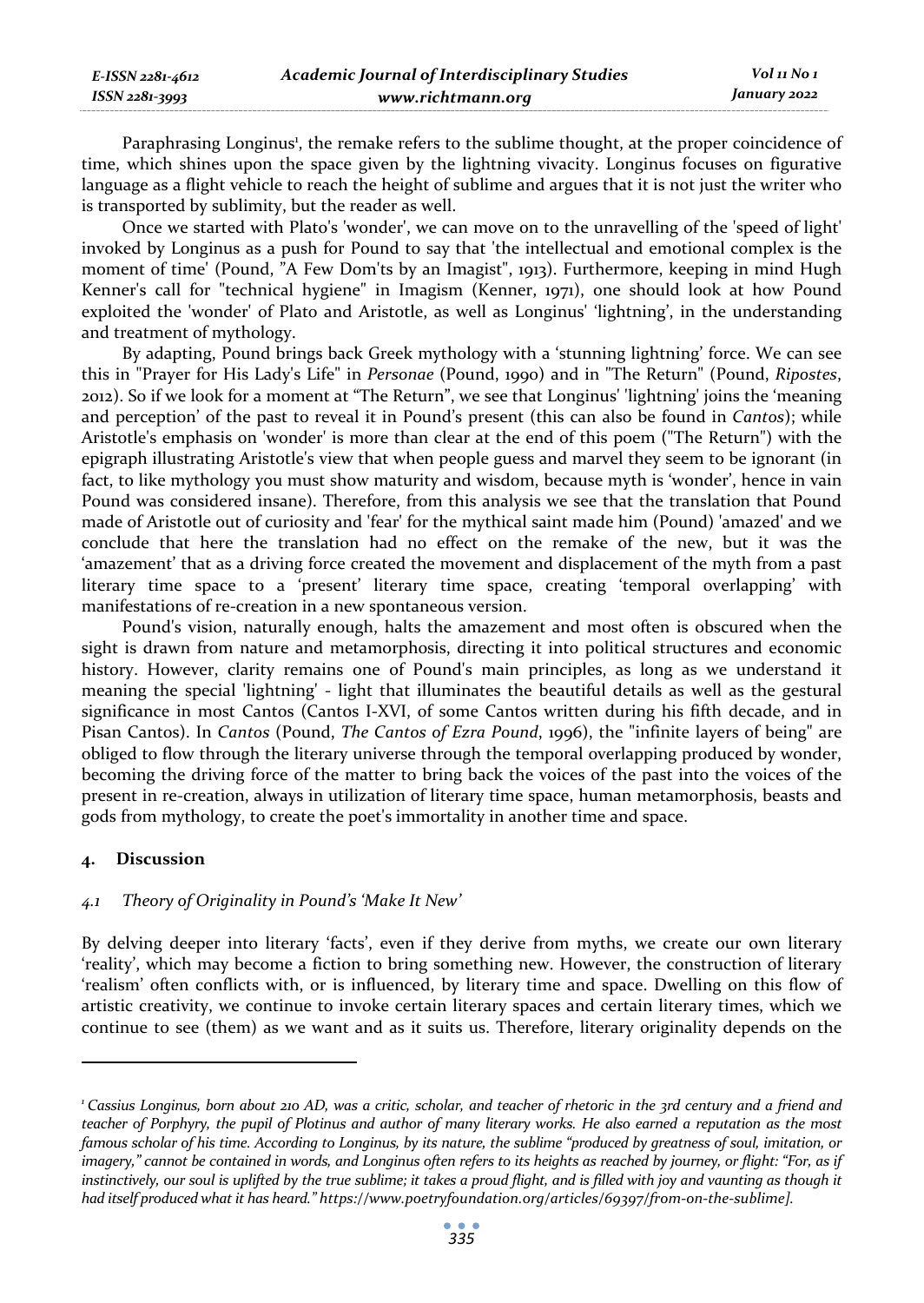period and literary space in which the 'new' is made, finding as inspiration the 'amazement' which allows the creator to invoke the 'facts' or 'myths' through the freedom offered by 'make it new'. Now, who was and who is the first? - one should know this 'theory of originality', so as to establish whether facts or myths make fiction, or else fiction brought about facts and myths.

If we were to invoke literary criticism and rely on the theory or doctrine of criticism it offers, we could draw on the fact that the author is gilded by his originality. As we create such an imaginary 'nest' that the virtue of a literary author is our originality and we see that new writers come, go, and return again through their 'originality', suddenly the subconscious reminds us as if something is being repeated between time cycles. The appearance of these time 'overlapping between cycles' gives an overlapping of time that resembles the Venn diagram where the commonalities of the two time cycles brought in a new version result in the originality of the new literary creation.

In view of free verse as a characteristic feature of modern poetry, for Imagists, "a new rhythm meant a new idea," says John Erskine in *The Literary Discipline* (Erskin, 2020). The fact that Imagism saw every new rhythm as a new poetic idea is their fiction to "make it new", so the doctrine of the time was interested in 'rhythm'. However, such interest had larger and more significant inputs than a 'rhythm' so that the 'making it new in literature' became quite desirable for the 'modern' time literature (modernism).

In a bid to clarify it further, in the 'theory of originality' the new writer must know what the object of literature really is. The space that surrounds us at the time we live in is not that it represents more, or less, than it has represented in previous times: we still continue to live with faith or disbelief in God, surrounded by or without love, with or without friendship, war or peace, dangers and fate. These objects have long been treated by literature but still appeal, i.e. becoming real literary objects and thus creating the eternity of literary originality.

Due to the effect of the time factor, literary objects treated in the past seem to ferment to conceive a new recreation of the present, thus perpetuating the story of their eternity with the introduction of new flavours as a protest against the past art - old, which resembles the new time as excessively consumed, where the fixation to start the 'new' becomes the reason for the time by not allowing (willingly or unwillingly) the fall of the old.

In reference to Western culture, the analysis and explanation of the fiction for making the 'new' is based entirely on the Greek concept of *mimesis*. Identifying and understanding the notion of 'mimesis' and referring to the discussions in Plato's *Republic* (1974 chapters III and X) and also in Aristotle's *Poetics* (Watson, 2015), we see the development and structuring of the concept of 'make it new' which is employed by Pound.

Plato's theory - born of a contradiction between the imitation of ideas and the imitation of the empirical world as a representation of events versus arguments - suggests that imitation appears to be a copy of the truth. So, when we are dealing with narratives and myths, according to Plato, we are dealing with a trilogy where there is a kind of division between a 'pure narrative' - (*haple diegesis*), in which the poet speaks on his own behalf (as in dithyrambs) and makes no claim to being someone else; an imitated narrative (mimesis) where the poet speaks through fictional character (both in tragedy and comedy) which implies that there are claims to be someone else; and a form of mixed or combined narrative where we encounter the combination of the two narratives mentioned above where pure narrative is mixed with a character discourse. This explains why Plato supported pure narrative and rejected mimesis (Book X, *Republic*).

The concept of mimesis developed by Aristotle in his *Poetics* is very different from that of Plato, his teacher. As for the issue of 'make it new', the Aristotelian concept in Pound's poetic creations can be considered superior as Pound's poetics treat mythical issues at a general level, bringing them back in line with the current politics of the time by treating the latter as separate. Therefore, it is worth noting that, according to Aristotle, mimesis creates delusions not only for cognitive powers but also for powers higher than factual discourse (Ritcher, 2016). The vast majority of literary theories which claim that even within the myth a kind of fiction is created that contains a personal truth in which it generates the fictitious truth created by imitating the perception of the representative, thus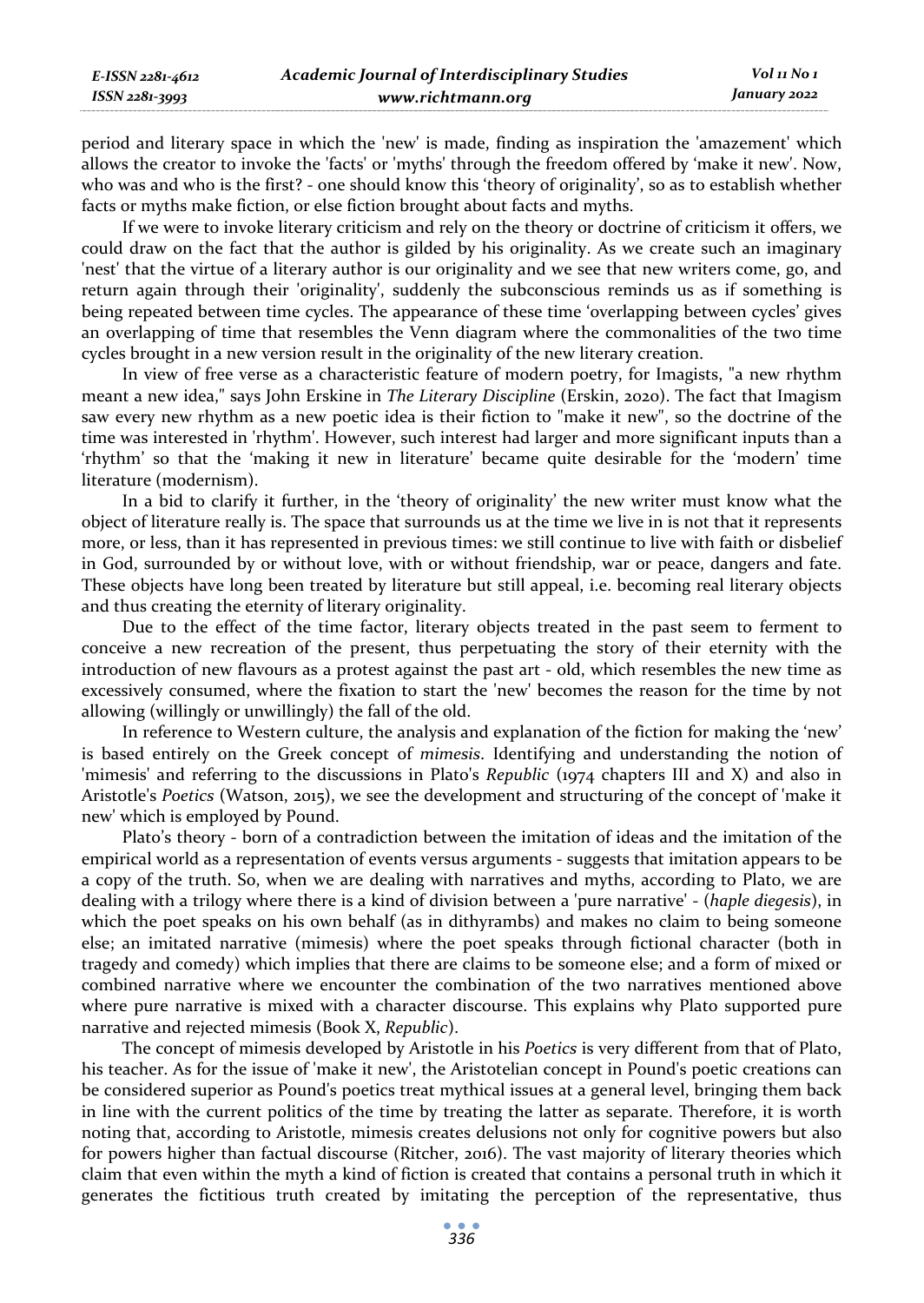reactivating the Aristotelian distinction between the truth of 'pure' factual representation of the actual and 'general' truth which represents the necessity in a possible logical form.

Therefore, one must distinguish the Aristotelian concept from the fictitious theories of "possible worlds" through time (Pavel, 1986), which are inspired by the logic of 'a possible world' as Ryan (Ryan, 1991) and (Ronen, 1994) explain it, or like the explanations of Kripke (1980) and/or Lewis (Lewis, 1973). When dealing with the "theory of possible worlds" then the fictional world emerges as another world in front of us (reflective model) which is as individual as the real world in which we live, but which is not and does not turn out to be a kind of a superior world to the actual and real one we enjoy. In view of this, the Poundian poetry belongs to a world as Platonic as it is Aristotelian in which the mimetic enjoys a high amount of new mythical truth brought in accordance with the Poundian creative time and space.

In fact, the real world is also a possible world, which, according to the modality of fictional state, differs from other possible worlds by the fact that for the time being it is the only current world, while according to the modality of realism (which is also defended by Lewis) it differs from other possible worlds (which may be as real as "our real world") by the very fact that we are and live in it. Theories of possible worlds in literary creativity cannot provide us with an unshakable theory of literary originality since, simply, everything is true in an individual literary world or other poetic universe and belongs to a certain literary time and a certain literary space.

## *4.2 Pound's Principles on Time*

In terms of the influence of time and the practice of using the 'literary time space', Ezra Pound followed some of the same principles that had been embraced by previous literary creators.

- The principle of recreation in reading Pound's poetry, we see that the world around us is not eternal, but it was created at a certain time and in a certain space in the past and as such can be recreated. According to this, time and space do not make sense if the issue does not exist. Despite the fact that among religious dilemmas creation cannot occur without the prior existence of matter, Pound's dominant principle is that creation cannot occur from 'nothing'.
- The principle of peculiarity to preserve naturalness Pound considered that everything was related to numbers and that numbers were also natural. For Pound words could have variable meanings and in portrayal (in terms of image) he compared words with numbers. While a traditional or academic interpretation of the words "have a fixed value, such as numbers in arithmetic, such as 1, 2 and  $7$ ", an imaginary number, the Pound interpretation allowed "a variable meaning, such as the signs a, b and x in algebra " (Wood, *The Nearest Thing to Life*, 2015). He assumed that each entity consisted of a certain number of components which could not be divided into other numbers if they were not renewed. Consequently, for Pound, literary entities from earlier literary periods would have shifted to abstract entities if they had not 'accidentally' renewed during the period of modernity. Such accidents from the influence of time on the interaction with space bring about great changes in literature. However, no 'coincidence' can remain eternally unchanged if 'make it new' is applied. The peculiarity of the naturalness of 'give a chance' can be applied not only to matter but also to time, space, motion, energy and to every property and feature of matter that becomes matter in inspiration for literary creation.
- The principle of continuous creation under the influence of change Pound believed that everything had to be remade. He liked such an idea by proposing that literature is able to be created continuously; e.g. once a poem has been created, it can be inspired/inspirational and recreated in accordance with the subsequent literary time and space.
- The principle of the uniqueness of indeterminacy in addition to geographical circumstances, Pound considered that cultural naturalness was determined by the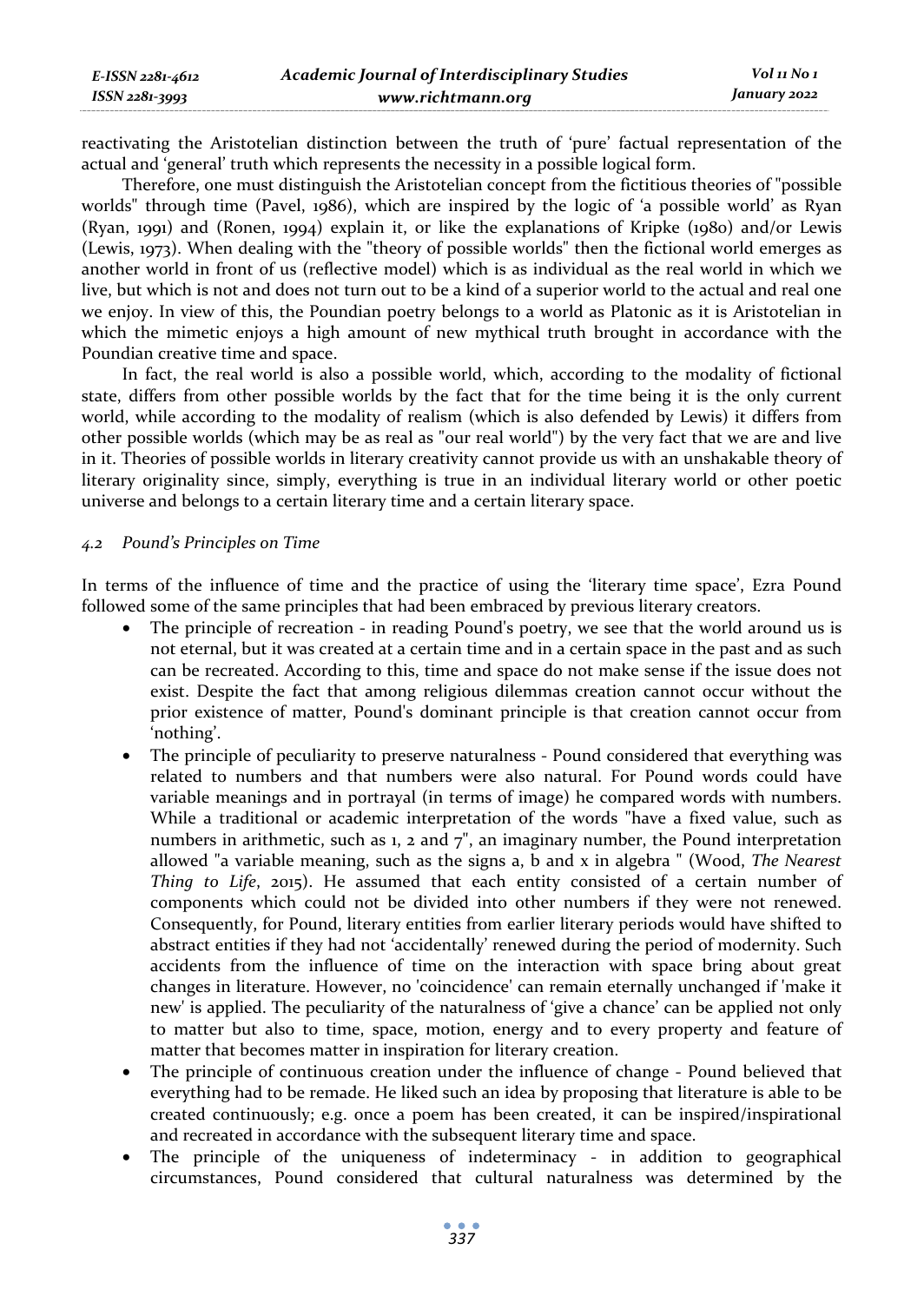traditions, customs and habits of a people, but was not eternally immutable and as such could be exchanged between other cultures through literary re-creations. Through his translations, Pound not only brought the meaning of the words but also made a cultural transmission with which he established a cultural connection between the East and the West. His work through Fenellosa's notes and Cathay publication present the best study spaces to reveal this cultural connection and to argue Pound's transparency in translation and accuracy in its re-creation. Many of his poems are re-creations of some Chinese classics, that is, simple verses based on translation. Thus, Pound was influenced by ancient Chinese culture in many respects, including Chinese painting techniques, ancient Chinese poetry, Chinese characters, and especially the Confucian philosophy.

• The principle of time and space - for Pound time did not make sense without its relation to space. In such a relation we understand that space cannot exist without the presence of matter. Therefore, in literature space and time are related to matter as a matter of inspiration in literary creation.

# *4.3 Key Aspects of Time in Pound's Poetry*

The temporal problem in Pound's poetry can be discussed against the backdrop of the topic elaborated through the Poundian verse and, as such, can specify the main aspects of time within it:

- The aspect of integrity of the time-space relationship since space can be defined as a surface that limits the body on all its sides, then we can say that space can also be defined as the volume that the body occupies in space. Consequently, from here we see that on the one side we have space and on the other we have time, which coexist. In other words, neither space nor time can exist without each other. But what made the uniqueness of these two visible in literature? Pound treated both as dependent on the issue/matter, because, ultimately, it is the movement of the body (the existence of the literary issue - the theme) which expresses the existence of time and space.
- The aspect of time's relativity the observer from the relative position can see or consider time and space as independent along the motion, referring to the orientation terminology 'forward', 'backward', 'down', 'up'. However, such a consideration cannot stand because in literature the interconnection does not remain only between time and space, as it also includes the movement and the matter of being interconnected in chain pattern. Thus, time and space in Pound's poetry are not absolute but relative and their dependence on each other underpins Pound's dependence to bring the predetermined time back to the present time by adopting and modifying it according to the issue and its movement / progress.
- The peculiarity of the time ending in literature Time is the most influential factor in renewal on account of the fact that man is mortal and that his work may or may not be carried out as he wishes, and properly in accordance with the requirements of time. Perhaps even the best realization may not resemble the present time (that of realization) and better match a future time or, even, may seem like copied or influenced by a past time. Believing that the lifespan of the literary universe is definite and that this definite time will end, it can be assumed that the number of literary moments is indefinite, but their general utilization is impossible by temporal designation. In literature, the time and space of a poet (literary creator) is not the space that the reader knows, nor is it the time that the reader knows, because the space that the reader knows is what surrounds the localized issue from all or from some of its sides, as long as the time the reader knows is the period of time in which the literary issue (matter) would stand still or in motion. So, it has all to do with the duration or existence of the issue that highlights the topic being dwelt upon by the author, where the duration and scope of the development of the issue resembles an orbit.
- Every literary object and every accident in a literary object have a certain beginning and end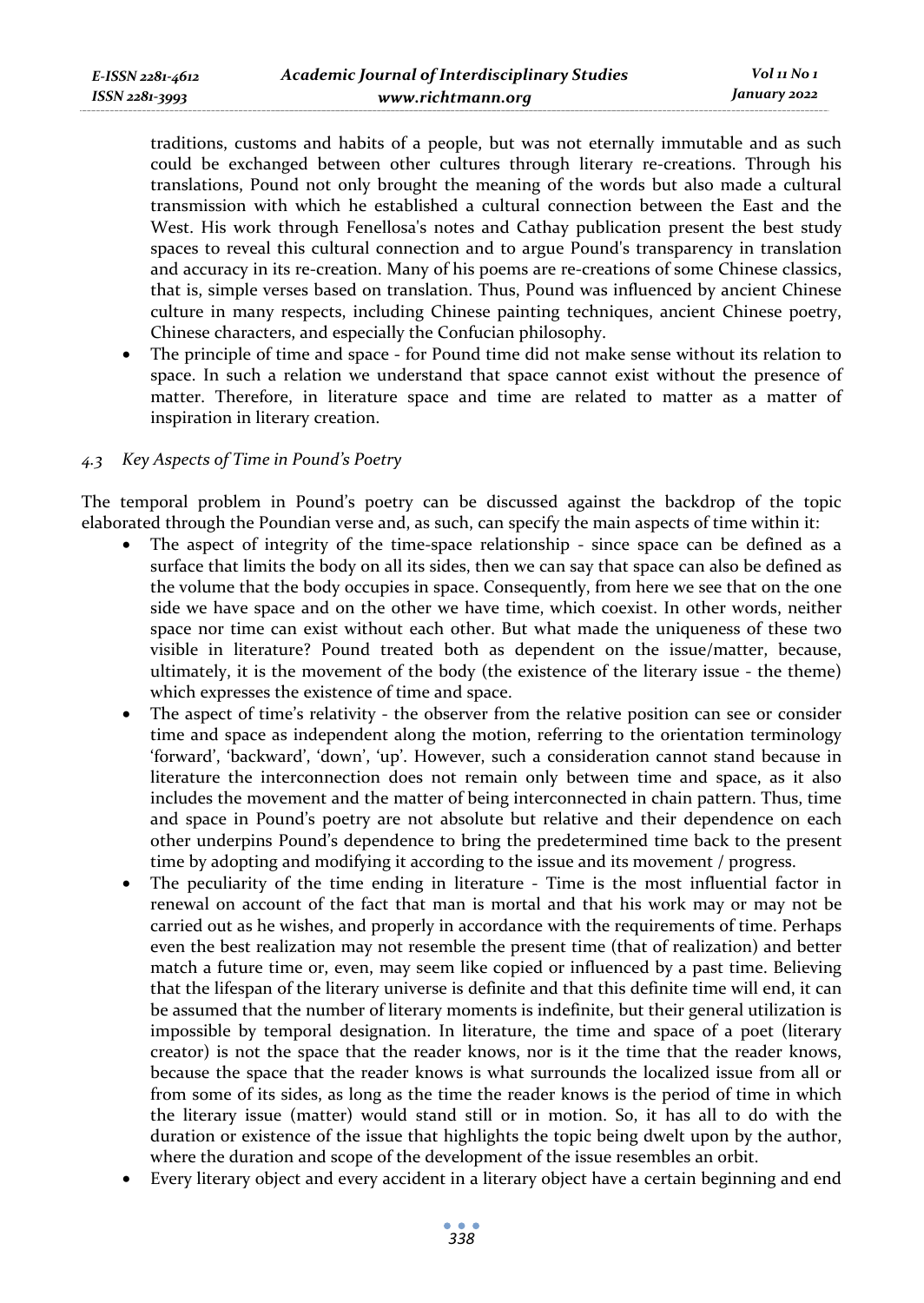time. Readers may see this in a reasonable and objective way because the temporal completion of a literary object is evident through its significance and through the time of its existence. The end of literary time occurs because it becomes past by displaying its exhaustion from the moment of the appearance of the present, as NOW is the time limit of each literary period, and it is this 'now' that divides literary time twice - the past from the present and the present from the future - and as such reveals the end of the past and the beginning of the future.

Ezra Pound seems to have considered time as a physical unit and to have utilized it as a continuously repetitive occurrence taking advantage of the relativity of repetition of matter in a new time and new space and the possibility of renewing matter by modification and adoption.

#### **5. Conclusion**

Despite various views that different schools may generate about the notion of time and time's influence on literary creation, it can be stated that all schools are subject to more or less the same principles in order to understand the natural influence of time on creation.

Defining initially time as related to the change of state, i.e. through time we measure the movement of issue/matter, it is obvious that time is considered as a measure of motion, so literary periods are divided in chronological order with the literary movements created by literary currents in a certain time and space. Consequently, it is clear that Pound treated time as an influential and inspiring factor because, in his view, time cannot exist without space and space cannot exist without the presence of the body and the body must move so that time can measure its movement in space. In other words, there must be literary time, literary space, the literary issue, and the movement of the issue. Literary periods cannot exist without literary movements; even 'literary rest' in some form can be considered as a continuation of the movement, but the movement can also take the opposite direction. In this mode, literature marks movement but cannot define movement as a period. Therefore, Imagism and Vorticism are rightly seen as movements marked by modernity.

Time is extremely important in modern poetry and Pound addressed it in a re-creative way. Pound's modernist thinking and perspective was ultimately deployed in the field of literature, namely poetry. For Pound, time was the unit of measurement between literary movements and as such it made no sense without literary issues in the literary universe. The interconnection of literary time with literary space is special and consists of small moments of time from Pound's individuality. For Pound, time and absolute space did not exist, because Pound considered that both literary time and literary space for the literary creator (poet) depend on the reader (observer). Every literary creator (poet) has his own creative time and space where - in the use of issue/matter - he creates his own real world and his own literary originality.

Pound's poetry can undoubtedly be considered an assemblage of Chinese, Provencal, and Anglo-Saxon cultural heritage that makes the Imagism intelligible and a successful movement, but with opposite directions.

With reference to Imagism, as a movement initiated by Ezra Pound, it can be concluded that literary movements cannot be realized without the presence of movement that appears as a result of the influence of the issue created at a certain literary space and time.

# **References**

Aristotle. (1908). *Metaphysics.* Oxford: Clarendon Press.

Bloom, H. (1997). *The Anxiety of Influence: A Theory of Poetry* (Second Edition ed.). Oxford University Press.

Dahlstrom, D. O. (1995). "Heidegger's Concept of Temporality: Reflection of Recent Criticism.". *The Review of Metaphysics* , 95-115. Retrieved August 20, 2021, from http://www.jstor.org/stable/20129808

De Mann, P. (1969). *Interpretation: Theory and Practice* (Charles Southward Singleton Edition ed.). Baltimore: John Hopkins University Press.